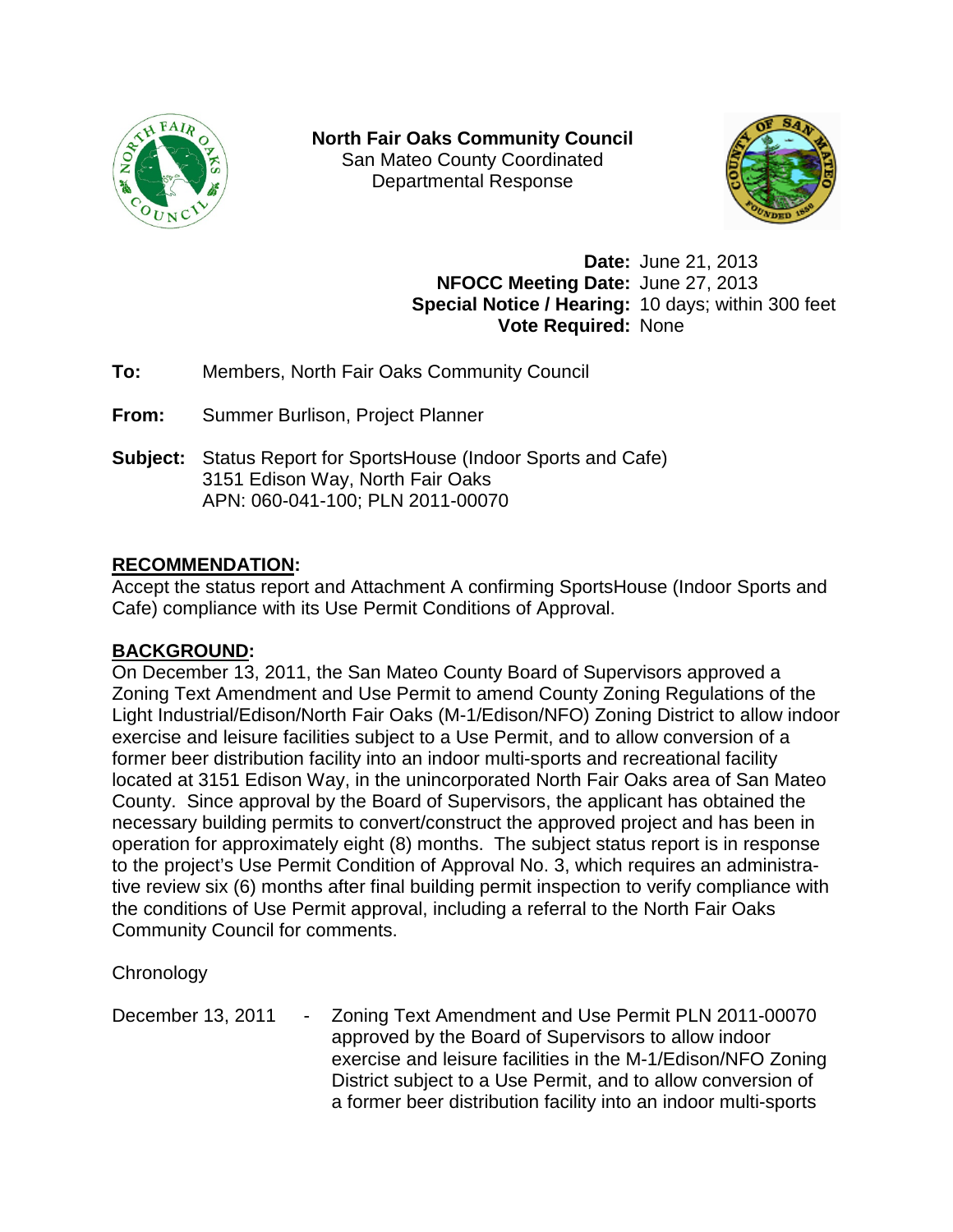|                   |                          | and recreational facility located at 3151 Edison Way<br>(SportsHouse).                                                                                                                                               |
|-------------------|--------------------------|----------------------------------------------------------------------------------------------------------------------------------------------------------------------------------------------------------------------|
| November 1, 2012  | $\blacksquare$           | Building Final Approval, BLD 2012-00160, to convert existing<br>warehouse into an indoor sports facility.                                                                                                            |
| February 14, 2013 | $\blacksquare$           | Building Permit, BLD 2012-01842, issued to construct<br>restaurant/cafe and party rooms.                                                                                                                             |
| May 1, 2013       | Ξ.                       | Administrative Review of PLN 2011-00070 (Use Permit<br>approval) submitted.                                                                                                                                          |
| May 24, 2013      | ۰.                       | Administrative review inspection completed by staff.                                                                                                                                                                 |
| June 17, 2013     | $\overline{\phantom{a}}$ | <b>Public notices for North Fair Oaks Community Council</b><br>(NFOCC) meeting on June 27, 2013 mailed out to property<br>owners within a 300-foot radius of project site for subject<br>status update to the NFOCC. |
| June 27, 2013     |                          | Project status update to the North Fair Oaks Community<br>Council.                                                                                                                                                   |

#### **DISCUSSION:**

Staff has reviewed and found the SportsHouse, located at 3151 Edison Way, to be in substantial compliance with its applicable conditions of approval. Several conditions related to the on-site sale of beer and wine associated with the sports cafe are pending compliance as the cafe is still under construction (as of the date of this report). However, prior to final building inspection of the sports cafe, BLD 2012-01842, planning staff will verify that any applicable pending conditions are met. Furthermore, staff has not received any complaints from the public or any other public agencies.

### **ATTACHMENTS:**

A. Compliance Status Table with 2011 Use Permit Conditions of Approval

SB:pac/jlh - SSBX0422\_WPU.DOCX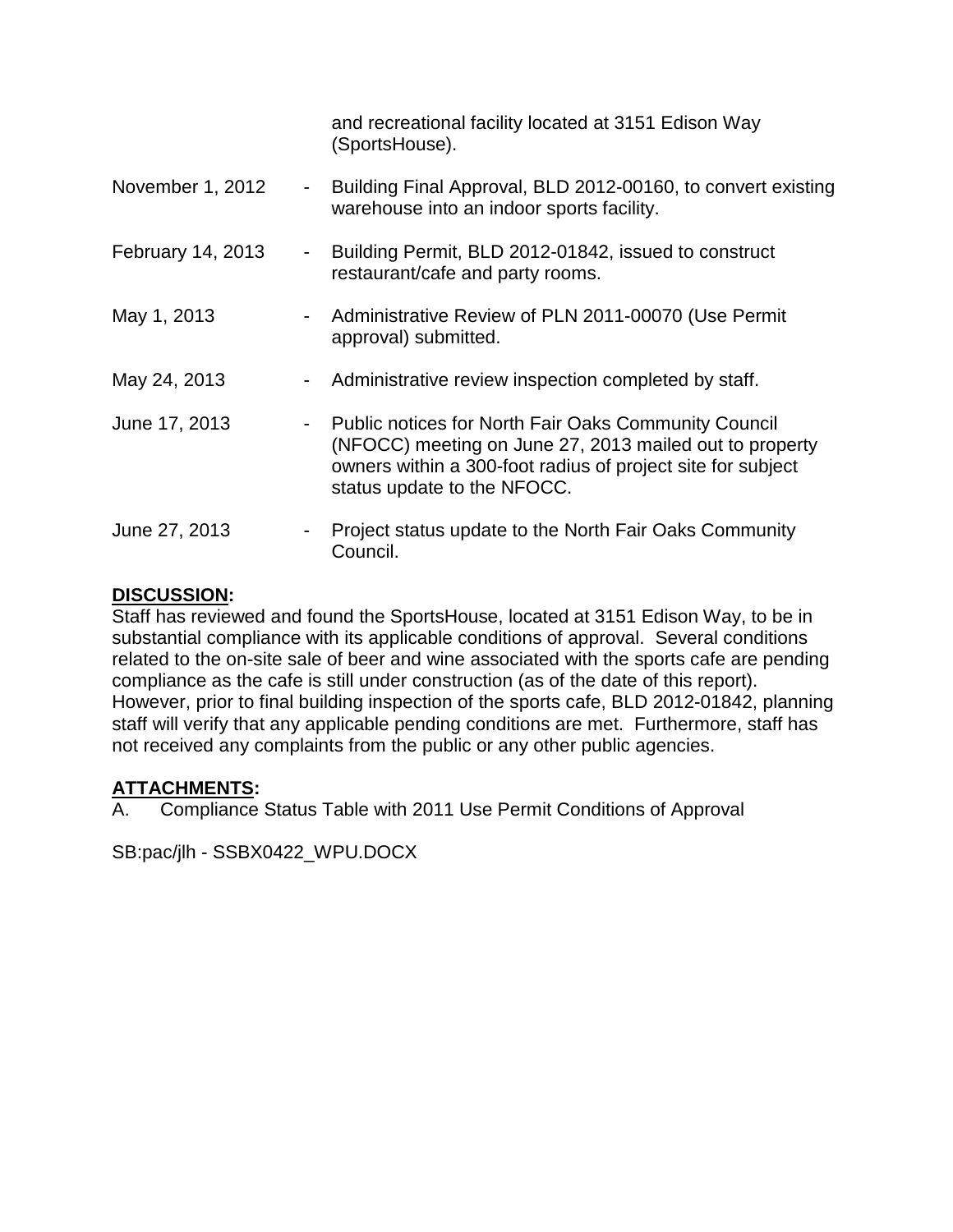### COUNTY OF SAN MATEO PLANNING AND BUILDING DEPARTMENT

# SportsHouse (Indoor Sports and Café) Project COMPLIANCE STATUS WITH 2011 CONDITIONS OF APPROVAL

County File Number: PLN 2011-00070

| <b>CONDITIONS</b> |                                                                                                                                                                                                                                                                                                                                                                                                                                                                               | <b>COMPLIANCE</b> |           |                |                                                                                                                                                                |
|-------------------|-------------------------------------------------------------------------------------------------------------------------------------------------------------------------------------------------------------------------------------------------------------------------------------------------------------------------------------------------------------------------------------------------------------------------------------------------------------------------------|-------------------|-----------|----------------|----------------------------------------------------------------------------------------------------------------------------------------------------------------|
|                   |                                                                                                                                                                                                                                                                                                                                                                                                                                                                               | <b>Yes</b>        | <b>No</b> | <b>Pending</b> | <b>COMMENTS</b>                                                                                                                                                |
|                   | <b>Current Planning Section</b>                                                                                                                                                                                                                                                                                                                                                                                                                                               |                   |           |                |                                                                                                                                                                |
| 1 <sub>1</sub>    | This approval applies only to the proposal,<br>documents and plans described in the staff report<br>and submitted for review and approval by the<br>Planning Commission on November 6, 2011, and<br>subsequently by the Board of Supervisors on<br>December 13, 2011. Any changes or revisions to<br>the project may be approved by the Community<br>Development Director if they are consistent with the<br>intent of, and in substantial conformance with this<br>approval. | X                 |           |                |                                                                                                                                                                |
| 2.                | The Use Permit shall be valid for five (5) years from<br>the date of final approval, and shall expire on<br>January 15, 2017. The applicant shall apply for<br>renewal of the Use Permit, and pay applicable<br>renewal fees six (6) months prior to expiration, if<br>continuation of the use is desired. Any change in<br>use shall be required to comply with applicable<br>zoning regulations for this district.                                                          | $\sf X$           |           |                |                                                                                                                                                                |
| 3.                | There shall be three administrative reviews, six (6)<br>months after final building permit inspection, in<br>January 2013, and in January 2015, to verify<br>compliance with the conditions of this Use Permit                                                                                                                                                                                                                                                                |                   |           | $\sf X$        | Building Permit, BLD 2012-00160, final<br>inspection occurred on November 1,<br>2012. The first (subject) administrative<br>review became due in May 2013, for |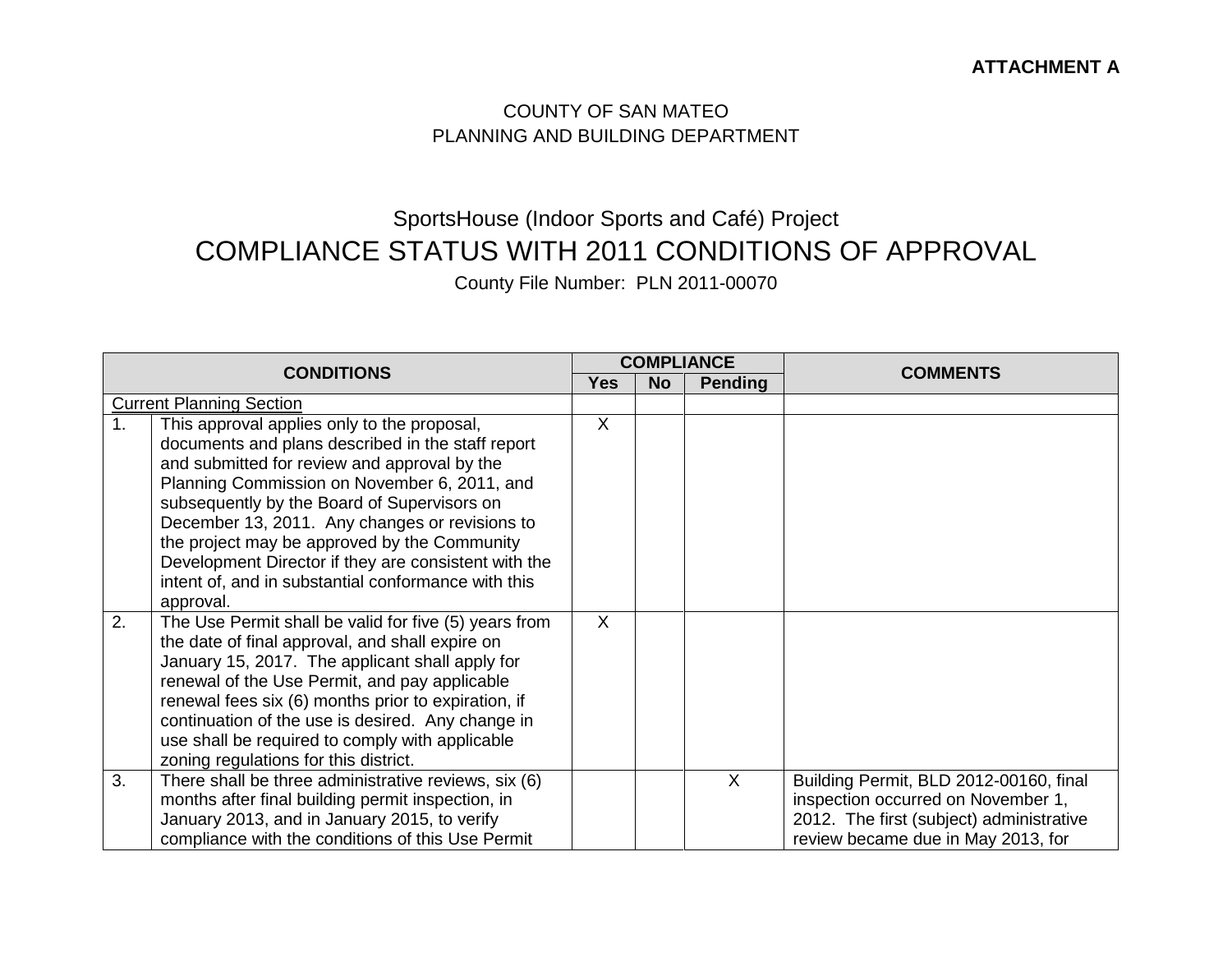| <b>CONDITIONS</b> |                                                                                                                                                                                                                                                                                                                                                                                                                                                                                                                                                                                                                                                                                                                                                                                                                                                                                                                                  | <b>COMPLIANCE</b> |           |                | <b>COMMENTS</b>                                                                                                                                                                                                                                                                                                                                                |
|-------------------|----------------------------------------------------------------------------------------------------------------------------------------------------------------------------------------------------------------------------------------------------------------------------------------------------------------------------------------------------------------------------------------------------------------------------------------------------------------------------------------------------------------------------------------------------------------------------------------------------------------------------------------------------------------------------------------------------------------------------------------------------------------------------------------------------------------------------------------------------------------------------------------------------------------------------------|-------------------|-----------|----------------|----------------------------------------------------------------------------------------------------------------------------------------------------------------------------------------------------------------------------------------------------------------------------------------------------------------------------------------------------------------|
|                   |                                                                                                                                                                                                                                                                                                                                                                                                                                                                                                                                                                                                                                                                                                                                                                                                                                                                                                                                  |                   | <b>No</b> | <b>Pending</b> |                                                                                                                                                                                                                                                                                                                                                                |
|                   | approval and to review the performance of the<br>operation to determine whether any modifications to<br>the conditions, or any new conditions, are necessary<br>to minimize any new or unforeseen adverse impacts.<br>The applicant shall be responsible for paying the<br>applicable administrative review fee for each<br>required administrative review, and each<br>administrative review shall include a referral to the<br>North Fair Oaks Community Council for comments,<br>particularly regarding traffic, security and noise. If<br>the County finds that the use is not in compliance<br>with the conditions of approval, the applicant shall<br>have thirty (30) days to comply with the terms of the<br>approved Use Permit or apply for a use permit<br>amendment, including payment of all applicable<br>fees. Failure to do either action will result in the<br>initiation of use permit revocation proceedings. |                   |           |                | which the applicant initiated on April 30,<br>2013 by payment of the applicable<br>administrative review fee. Subsequently,<br>staff conducted an administrative review<br>inspection on May 24, 2013 and has<br>prepared this status report for referral to<br>the North Fair Oaks Community Council<br>for review at the Council's June 27, 2013<br>meeting. |
| 4.                | The hours of operation for visitors to the sports<br>facility shall be no earlier than 6:00 a.m. and all<br>visitors shall be vacated from the premises by<br>12:00 a.m. during weekdays (Monday through<br>Friday) and shall open no earlier than 8:00 a.m. with<br>all visitors vacated from the premises by 12:00 a.m.<br>on Saturdays and Sundays. Use of the facility after<br>10:00 p.m. shall be limited to adult league games.<br>San Mateo County Sheriff's staff may be on-site at<br>any time.                                                                                                                                                                                                                                                                                                                                                                                                                        | $\sf X$           |           |                | The current hours of operation are<br>9:00 a.m. to 10:00 p.m. on weekdays and<br>9:00 a.m. to 10:00 p.m. on weekends<br>with the last games starting at 10:00 p.m.<br>and limited to adult (league) games.                                                                                                                                                     |
| 5.                | The café shall stop serving alcohol one hour before<br>closing time. Closing time shall be the time when<br>the public is required to vacate the premises.                                                                                                                                                                                                                                                                                                                                                                                                                                                                                                                                                                                                                                                                                                                                                                       |                   |           | $\overline{X}$ | As of the date of this report, a Type 41<br>Liquor License (On-sale beer and wine<br>for public eating place) has not yet been<br>issued by the California Department of<br>Alcoholic Beverage Control.                                                                                                                                                        |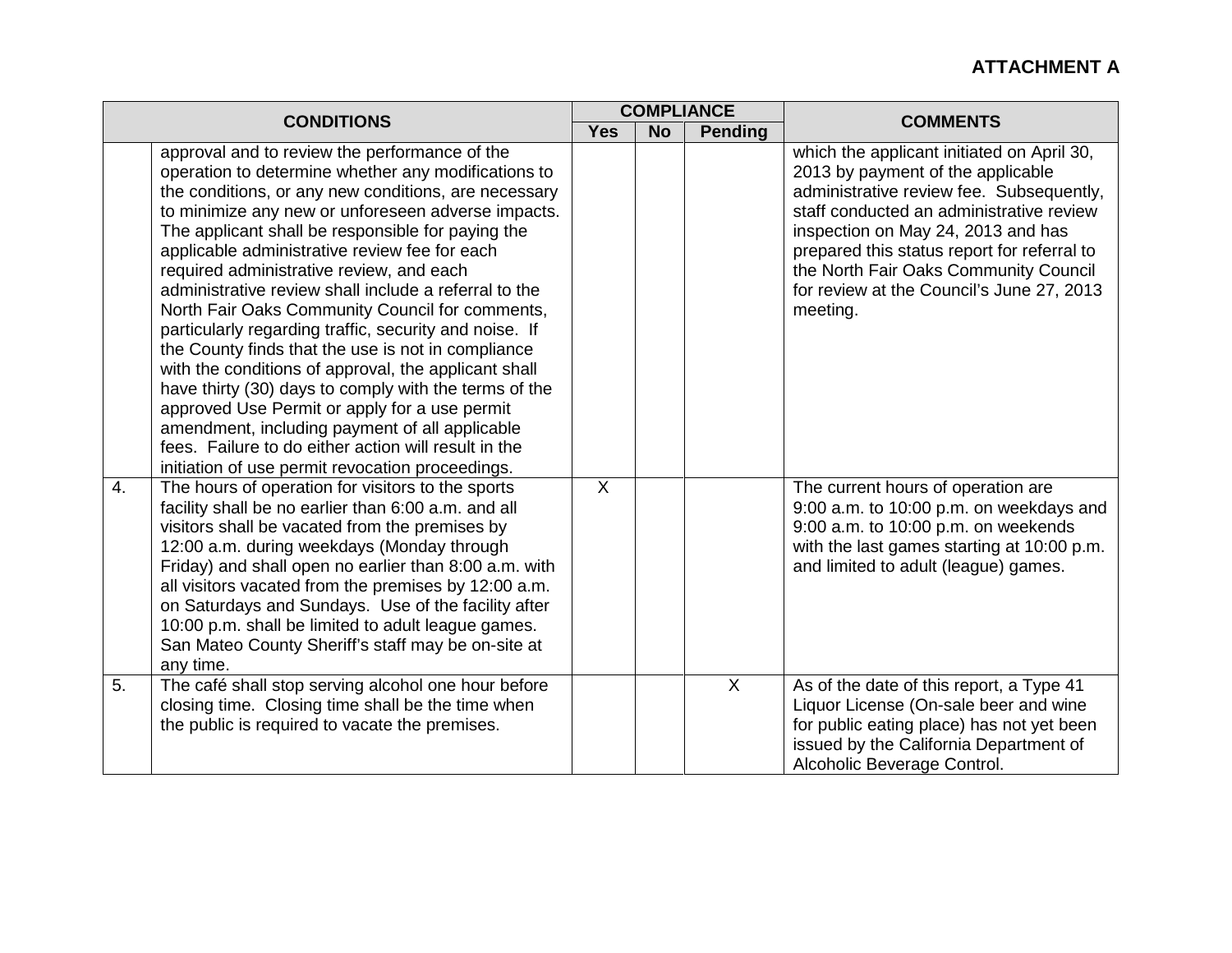| <b>CONDITIONS</b> |                                                                                                                                                                                                                                                                                                                                                                                                                                                                                                                                                                                                                                                                                                                                                                                                                                                                                  |                |           | <b>COMPLIANCE</b> |                                                                                                                                                                                                                                                                                                                                                                                                                                     |
|-------------------|----------------------------------------------------------------------------------------------------------------------------------------------------------------------------------------------------------------------------------------------------------------------------------------------------------------------------------------------------------------------------------------------------------------------------------------------------------------------------------------------------------------------------------------------------------------------------------------------------------------------------------------------------------------------------------------------------------------------------------------------------------------------------------------------------------------------------------------------------------------------------------|----------------|-----------|-------------------|-------------------------------------------------------------------------------------------------------------------------------------------------------------------------------------------------------------------------------------------------------------------------------------------------------------------------------------------------------------------------------------------------------------------------------------|
|                   |                                                                                                                                                                                                                                                                                                                                                                                                                                                                                                                                                                                                                                                                                                                                                                                                                                                                                  | <b>Yes</b>     | <b>No</b> | <b>Pending</b>    | <b>COMMENTS</b>                                                                                                                                                                                                                                                                                                                                                                                                                     |
| 6.                | Gates shall be maintained at the access driveways                                                                                                                                                                                                                                                                                                                                                                                                                                                                                                                                                                                                                                                                                                                                                                                                                                | $\sf X$        |           |                   |                                                                                                                                                                                                                                                                                                                                                                                                                                     |
|                   | to the site and shall be kept closed during                                                                                                                                                                                                                                                                                                                                                                                                                                                                                                                                                                                                                                                                                                                                                                                                                                      |                |           |                   |                                                                                                                                                                                                                                                                                                                                                                                                                                     |
|                   | non-business hours to deter unauthorized people                                                                                                                                                                                                                                                                                                                                                                                                                                                                                                                                                                                                                                                                                                                                                                                                                                  |                |           |                   |                                                                                                                                                                                                                                                                                                                                                                                                                                     |
|                   | from accessing and loitering on the property site.                                                                                                                                                                                                                                                                                                                                                                                                                                                                                                                                                                                                                                                                                                                                                                                                                               |                |           |                   |                                                                                                                                                                                                                                                                                                                                                                                                                                     |
| 7.                | Landscaping shall be installed and maintained<br>throughout the life of the use along the public right-<br>of-ways (i.e., Edison Way and 5th Avenue) to<br>provide added buffering from surrounding neighbors.<br>Landscaping shall include, but not be limited to,<br>hedges or other appropriate native vegetation that<br>will provide opaque screening a minimum of<br>3 1/2 feet above grade along the Edison Way public<br>right-of-way to minimize glare from vehicle lights on<br>residences across Edison Way. Field verification of<br>landscaping shall be completed by the Planning<br>Department prior to final Planning approval of the<br>issued building permit.                                                                                                                                                                                                 |                |           | $\sf X$           | Landscaping was installed along the<br>Edison Way and 5th Avenue public<br>right-of-ways consisting of 5-gallon<br>Vine Hill Manzanita ("Howard McMinn"),<br>Dwarf Callistemon ("Little John"),<br>Carolina Jessamine, and Indian<br>Hawthorn ("Pink Lady"). Future<br>administrative reviews will include<br>verification that these plants are being<br>maintained in a manner to achieve full<br>compliance with this condition. |
| 8.                | The applicant shall submit a landscape plan at the<br>time of building permit application for review and<br>approval by the Planning Department. The<br>landscape plan shall include the location, size and<br>species of any proposed landscaping, and shall<br>include, but not be limited to, hedges or other<br>appropriate native vegetation that will provide<br>opaque screening a minimum of 3 1/2 feet above<br>grade along the Edison Way public right-of-way. In<br>addition, all proposed landscaping shall be of native,<br>non-invasive species. Prior to final Planning<br>approval of the building permit for the project, a site<br>inspection shall be required by the Planning<br>Department to verify that all approved landscaping<br>has been implemented. All perimeter landscaping<br>shall serve to screen and soften the public's view of<br>the site. | $\overline{X}$ |           |                   |                                                                                                                                                                                                                                                                                                                                                                                                                                     |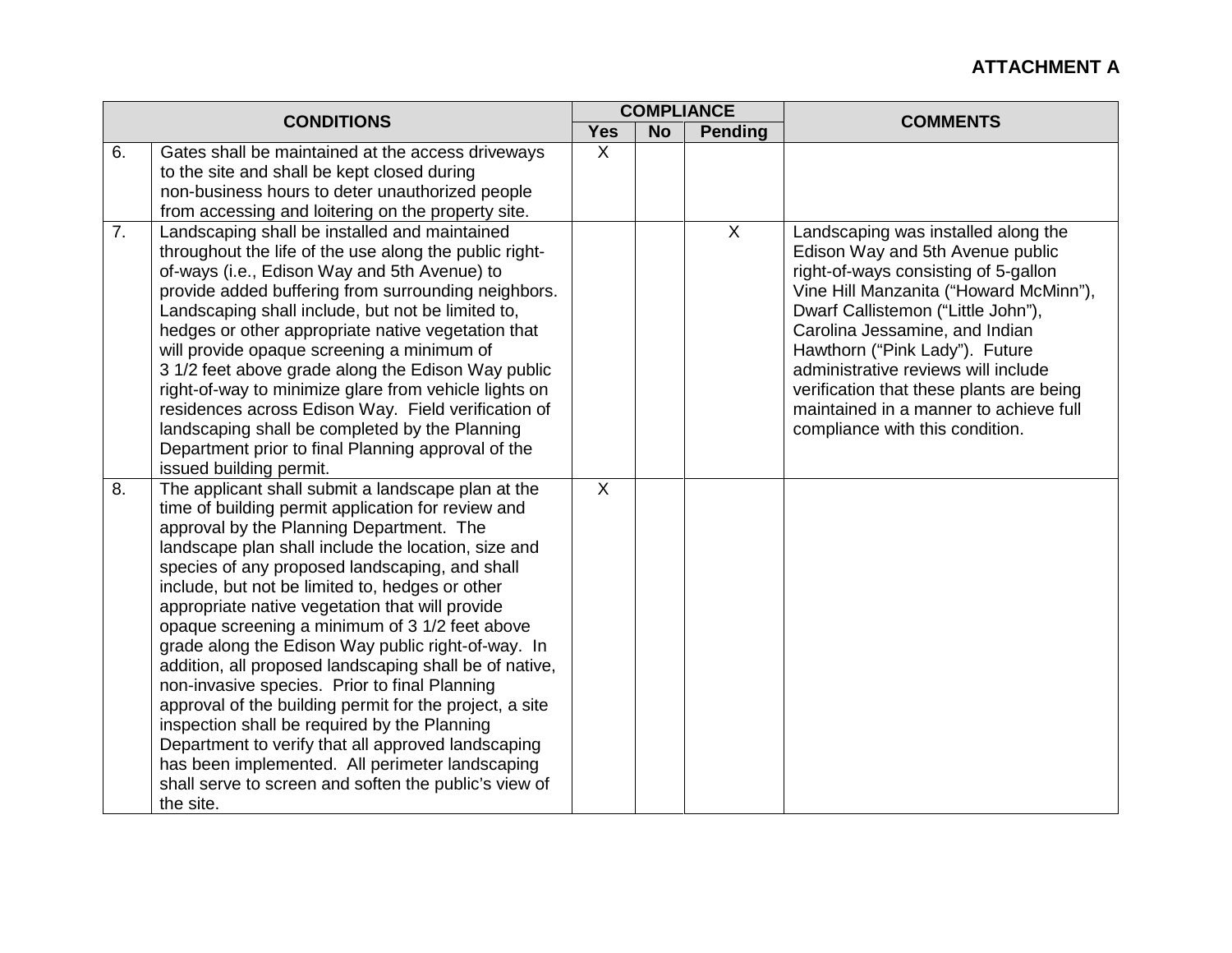| <b>CONDITIONS</b> |                                                                                                                                                                                                                                                                                                                                                                                                                                                   | <b>COMPLIANCE</b> |                             |  | <b>COMMENTS</b>                                                                                                                                                                                                                                     |
|-------------------|---------------------------------------------------------------------------------------------------------------------------------------------------------------------------------------------------------------------------------------------------------------------------------------------------------------------------------------------------------------------------------------------------------------------------------------------------|-------------------|-----------------------------|--|-----------------------------------------------------------------------------------------------------------------------------------------------------------------------------------------------------------------------------------------------------|
|                   |                                                                                                                                                                                                                                                                                                                                                                                                                                                   | <b>Yes</b>        | <b>No</b><br><b>Pending</b> |  |                                                                                                                                                                                                                                                     |
| 9.                | The applicant shall provide a wheel stopping device<br>for any on-site parking spaces abutting a landscaped<br>area to prevent vehicular overhang.                                                                                                                                                                                                                                                                                                |                   | $\sf X$                     |  | This requirement was waived during<br>initial construction under the discretion of<br>the Community Development Director;<br>however, can be required if deemed<br>necessary by the Community<br>Development Director at any time in the<br>future. |
| 10.               | Loitering in and around the premises shall be<br>prohibited. Facility staff shall regularly monitor all<br>areas of the premises, particularly the outdoor<br>parking lot areas, during hours of operation to ensure<br>that visitors and/or unauthorized persons are not<br>loitering in the parking lot and that no loud noises are<br>generated from the premises at any time.                                                                 | X                 |                             |  | To date, staff has no evidence that there<br>is any violation of this condition.                                                                                                                                                                    |
| 11.               | At any time during business operation, there shall be<br>an appointed, identified, responsible staff member<br>designated as the "Community Point of Contact."<br>The Community Point of Contact shall serve as the<br>primary contact person for all public inquiries and/or<br>complaints regarding noise and/or parking lot<br>operations, including loitering, and shall respond<br>immediately to address any concerns and/or<br>complaints. | $\mathsf{X}$      |                             |  |                                                                                                                                                                                                                                                     |
| 12.               | Video surveillance shall be provided for all exterior<br>areas of the premises, 24 hours a day/7 days a<br>week, and shall (at a minimum) include security<br>surveillance camera coverage of all parking lot<br>areas, the perimeters of the premises, and entrance<br>and exit doors to the facility.                                                                                                                                           | $\sf X$           |                             |  |                                                                                                                                                                                                                                                     |
| 13.               | All weather signs shall be posted around the site<br>notifying the public that the site is under 24-hour<br>surveillance. The signs shall be designed and<br>posted such that they are legible and visible to the<br>general public, and shall be maintained and replaced<br>as necessary. The minimum required posting                                                                                                                           | $\sf X$           |                             |  |                                                                                                                                                                                                                                                     |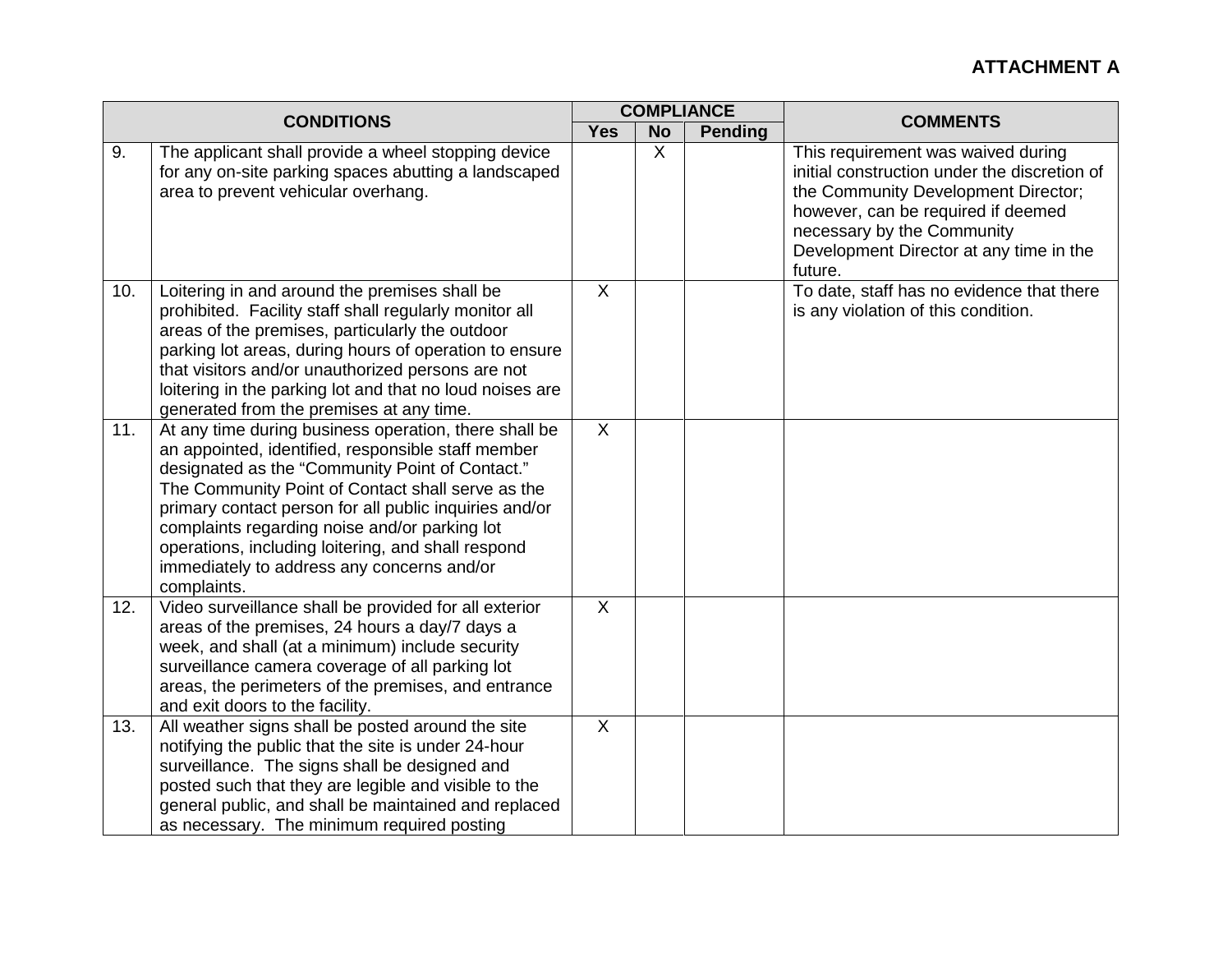| <b>CONDITIONS</b> |                                                                                                           |                |           | <b>COMPLIANCE</b> | <b>COMMENTS</b>                                                                  |
|-------------------|-----------------------------------------------------------------------------------------------------------|----------------|-----------|-------------------|----------------------------------------------------------------------------------|
|                   |                                                                                                           | <b>Yes</b>     | <b>No</b> | <b>Pending</b>    |                                                                                  |
|                   | locations should be at the west parking lot area, the                                                     |                |           |                   |                                                                                  |
|                   | west driveway (farthest from 5th Avenue), and the                                                         |                |           |                   |                                                                                  |
|                   | east driveway (closest to 5th Avenue).                                                                    | X              |           |                   |                                                                                  |
| 14.               | A Site Security Plan shall be submitted to the<br>Planning Department for review and approval prior to    |                |           |                   |                                                                                  |
|                   | issuance of a building permit. At a minimum, the                                                          |                |           |                   |                                                                                  |
|                   | plan shall include details of the signs notifying the                                                     |                |           |                   |                                                                                  |
|                   | public that the site is under 24-hour surveillance,                                                       |                |           |                   |                                                                                  |
|                   | details of the proposed security equipment/cameras                                                        |                |           |                   |                                                                                  |
|                   | to be used for video surveillance of the premises,                                                        |                |           |                   |                                                                                  |
|                   | sign and camera locations, and coverage areas of                                                          |                |           |                   |                                                                                  |
|                   | the cameras. Verification by the Planning                                                                 |                |           |                   |                                                                                  |
|                   | Department that the approved plan has been                                                                |                |           |                   |                                                                                  |
|                   | implemented and is in proper functioning order shall                                                      |                |           |                   |                                                                                  |
|                   | be required prior to Building Permit final.                                                               |                |           |                   |                                                                                  |
| 15.               | Noise levels associated with the approved use shall<br>not exceed the limitations set forth in the County | $\mathsf{X}$   |           |                   | To date, staff has no evidence that there                                        |
|                   | Noise Ordinance and/or Performance Standards of                                                           |                |           |                   | is any violation of this condition.                                              |
|                   | the M-1/Edison/NFO Zoning District.                                                                       |                |           |                   |                                                                                  |
| 16.               | Noise sources associated with demolition,                                                                 | $\sf X$        |           |                   |                                                                                  |
|                   | construction, repair, remodeling, or grading of any                                                       |                |           |                   |                                                                                  |
|                   | real property shall be limited to the hours of                                                            |                |           |                   |                                                                                  |
|                   | 7:00 a.m. to 6:00 p.m., Monday through Friday, and                                                        |                |           |                   |                                                                                  |
|                   | 9:00 a.m. to 5:00 p.m. on Saturdays. Construction                                                         |                |           |                   |                                                                                  |
|                   | activities shall be prohibited on Sundays and any                                                         |                |           |                   |                                                                                  |
|                   | nationally observed holidays. Noise levels produced                                                       |                |           |                   |                                                                                  |
|                   | by construction activities shall not exceed the                                                           |                |           |                   |                                                                                  |
|                   | 80-dBA level at any one moment.                                                                           | $\overline{X}$ |           |                   |                                                                                  |
| 17.               | The roll-up doors along the west building elevation<br>shall remain closed during business hours to limit |                |           |                   | To date, staff has no evidence that there<br>is any violation of this condition. |
|                   | interior noise from escaping the building.                                                                |                |           |                   |                                                                                  |
| 18.               | The applicant is responsible for ensuring that all                                                        | $\overline{X}$ |           |                   |                                                                                  |
|                   | contractors are aware of all stormwater quality                                                           |                |           |                   |                                                                                  |
|                   | measures and implement such measures. Failure                                                             |                |           |                   |                                                                                  |
|                   | to comply with construction Best Management                                                               |                |           |                   |                                                                                  |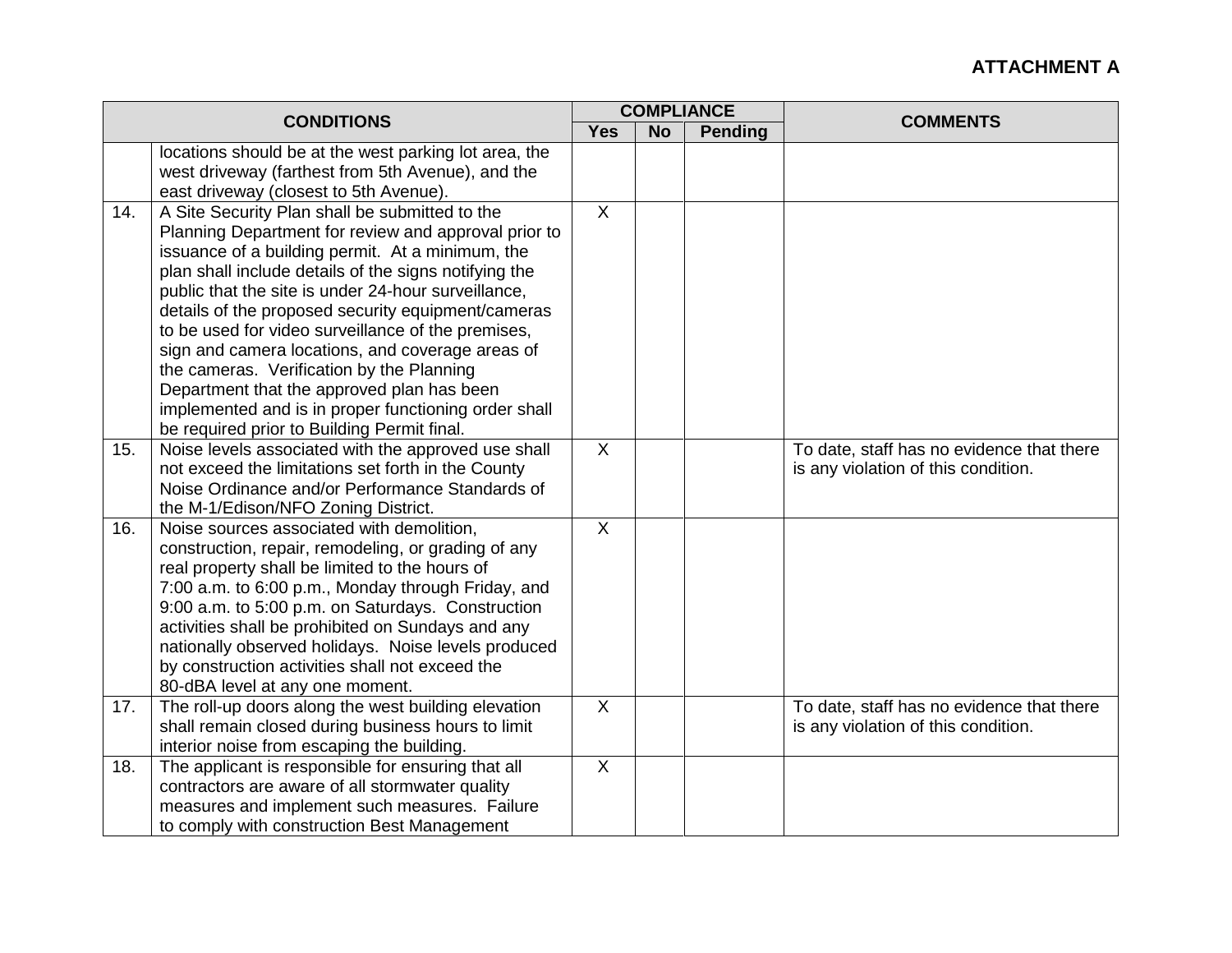| <b>CONDITIONS</b> |                                                                                                                                                                                                                                                                                                                                                        |            |           | <b>COMPLIANCE</b> | <b>COMMENTS</b>                                                                                                                                                                                                                                                 |
|-------------------|--------------------------------------------------------------------------------------------------------------------------------------------------------------------------------------------------------------------------------------------------------------------------------------------------------------------------------------------------------|------------|-----------|-------------------|-----------------------------------------------------------------------------------------------------------------------------------------------------------------------------------------------------------------------------------------------------------------|
|                   |                                                                                                                                                                                                                                                                                                                                                        | <b>Yes</b> | <b>No</b> | Pending           |                                                                                                                                                                                                                                                                 |
|                   | Practices (BMPs) will result in the issuance of<br>correction notices, citations or a project stop order.<br>BMPs shall include, but not be limited to, the<br>following:                                                                                                                                                                              |            |           |                   |                                                                                                                                                                                                                                                                 |
|                   | a. Storing, handling, and disposing of construction<br>materials and wastes properly, so as to prevent<br>their contact with stormwater.                                                                                                                                                                                                               |            |           |                   |                                                                                                                                                                                                                                                                 |
|                   | b. Controlling and preventing the discharge of all<br>potential pollutants, including pavement cutting<br>wastes, paints, concrete, petroleum products,<br>chemicals, wash water or sediments, and<br>non-stormwater discharges to storm drains and<br>watercourses.                                                                                   |            |           |                   |                                                                                                                                                                                                                                                                 |
|                   | Using sediment controls or filtration to remove<br>C.<br>sediment when dewatering the site and obtaining<br>all necessary permits.                                                                                                                                                                                                                     |            |           |                   |                                                                                                                                                                                                                                                                 |
|                   | d. Avoiding cleaning, fueling, or maintaining<br>vehicles on-site, except in a designated area<br>where wash water is contained and treated.                                                                                                                                                                                                           |            |           |                   |                                                                                                                                                                                                                                                                 |
|                   | e. Avoiding tracking dirt or other materials off-site;<br>cleaning off-site paved areas and sidewalks<br>using dry sweeping methods.                                                                                                                                                                                                                   |            |           |                   |                                                                                                                                                                                                                                                                 |
| 19.               | The applicant shall encourage visitors to carpool<br>and/or use alternative modes of transportation to the<br>project site. Information shall be made readily<br>available on any facility website or to persons visiting<br>the facility of options for alternative modes of<br>transportation to the facility, including public transit<br>services. |            |           | $\overline{X}$    | The applicant is working on updating<br>the SportsHouse website and making<br>applicable information available to<br>persons visiting the facility. Prior to<br>approval of this administrative review,<br>staff will verify compliance with this<br>condition. |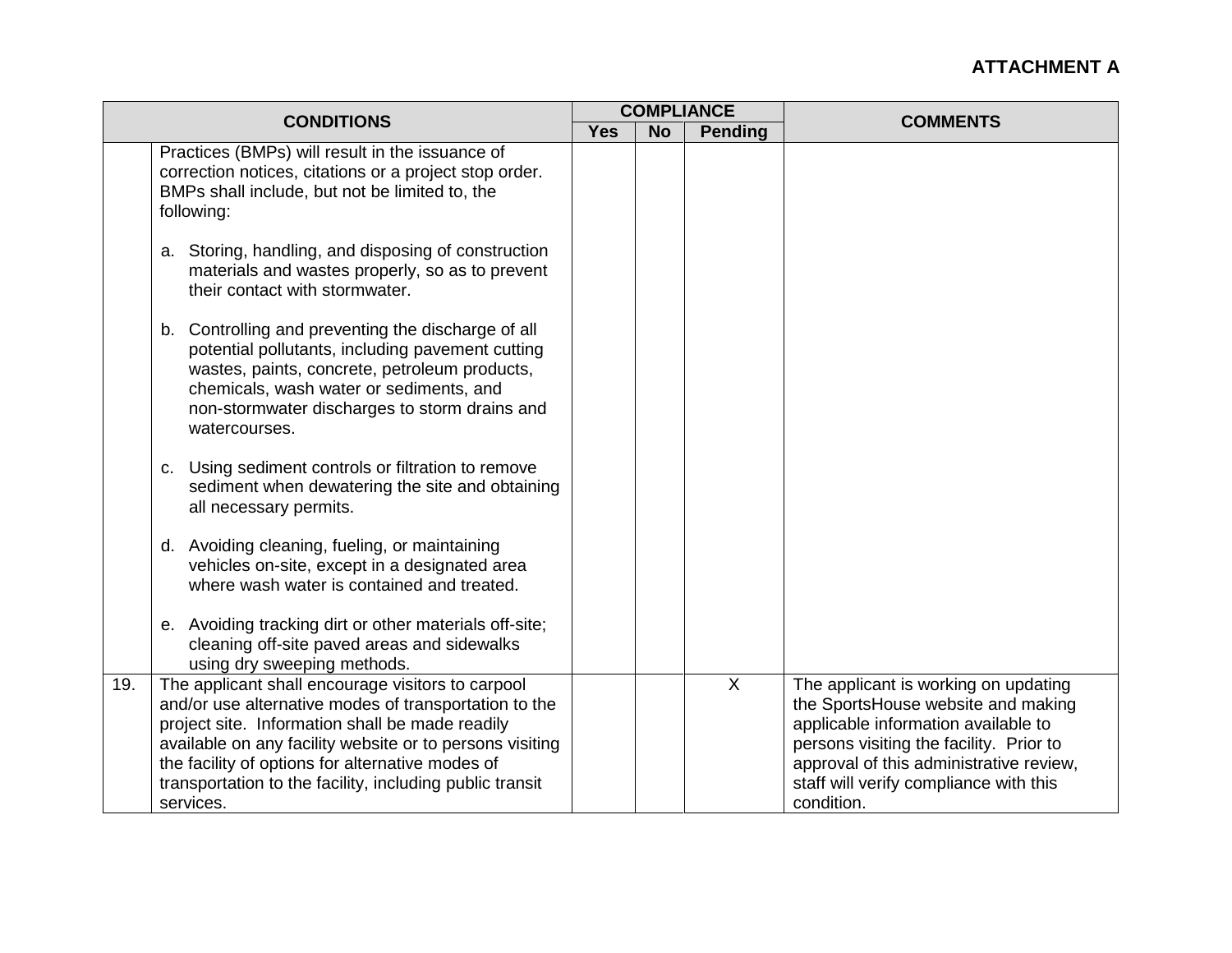| <b>CONDITIONS</b> |                                                                                                                                                                                                                                                                                                                                                                                                                                                                                                                                                                                            | <b>COMPLIANCE</b>         |           |                | <b>COMMENTS</b>                                                                                                              |
|-------------------|--------------------------------------------------------------------------------------------------------------------------------------------------------------------------------------------------------------------------------------------------------------------------------------------------------------------------------------------------------------------------------------------------------------------------------------------------------------------------------------------------------------------------------------------------------------------------------------------|---------------------------|-----------|----------------|------------------------------------------------------------------------------------------------------------------------------|
|                   |                                                                                                                                                                                                                                                                                                                                                                                                                                                                                                                                                                                            | <b>Yes</b>                | <b>No</b> | <b>Pending</b> |                                                                                                                              |
| 20.               | Planning verification shall be required to ensure that<br>all approved on-site parking, including striping and<br>markings for compact parking spaces, has been<br>completed prior to building permit final.                                                                                                                                                                                                                                                                                                                                                                               | $\sf X$                   |           |                |                                                                                                                              |
| 21.               | All exterior lighting (including site and building) shall<br>be designed and located so as to confine direct rays<br>to the subject property and prevent glare in the<br>surrounding area. The applicant shall submit a<br>photometric plan and design manufacturer's "cut<br>sheets" for all proposed exterior lighting as part of<br>the building permit submittal for review and approval<br>by the Planning Department. Field verification of<br>exterior lighting shall be conducted by the Planning<br>Department prior to final Planning approval of the<br>issued building permit. | $\boldsymbol{\mathsf{X}}$ |           |                |                                                                                                                              |
| 22.               | All exterior lighting, not necessary for security<br>purposes, shall be turned off during non-business<br>hours.                                                                                                                                                                                                                                                                                                                                                                                                                                                                           | $\sf X$                   |           |                | To date, staff has no evidence that there<br>is any violation of this condition.                                             |
| 23.               | Any licensed alcohol sales and consumption during<br>public business hours shall be limited to the sports<br>café area only. Signs shall be posted in visible<br>locations in the sports café area indicating to patrons<br>that no alcohol shall be removed from the sports café<br>area and this shall be strictly enforced by sports café<br>staff.                                                                                                                                                                                                                                     |                           |           | $\mathsf{X}$   | Prior to Planning final of BLD 2012-01842<br>(café), staff will verify that this condition<br>has been met.                  |
| 24.               | The applicant shall obtain a building permit prior to<br>the start of any tenant improvement work on-site.                                                                                                                                                                                                                                                                                                                                                                                                                                                                                 | $\sf X$                   |           |                |                                                                                                                              |
| 25.               | The applicant shall ensure that all noise, light, dust,<br>odors and other interferences with persons and<br>property off the site will be minimized.                                                                                                                                                                                                                                                                                                                                                                                                                                      | $\overline{X}$            |           |                | To date, staff has no evidence that there<br>is any violation of this condition.                                             |
| 26.               | The use of brilliant, deep, highly contrasting or<br>reflective exterior building colors shall be prohibited.<br>The applicant shall submit color paint samples to the<br>Planning Department for review and approval prior to<br>any repainting of exterior buildings or structures.                                                                                                                                                                                                                                                                                                      | $\sf X$                   |           |                | All exterior paint colors were reviewed<br>and approved by the Community<br>Development Director prior to<br>implementation. |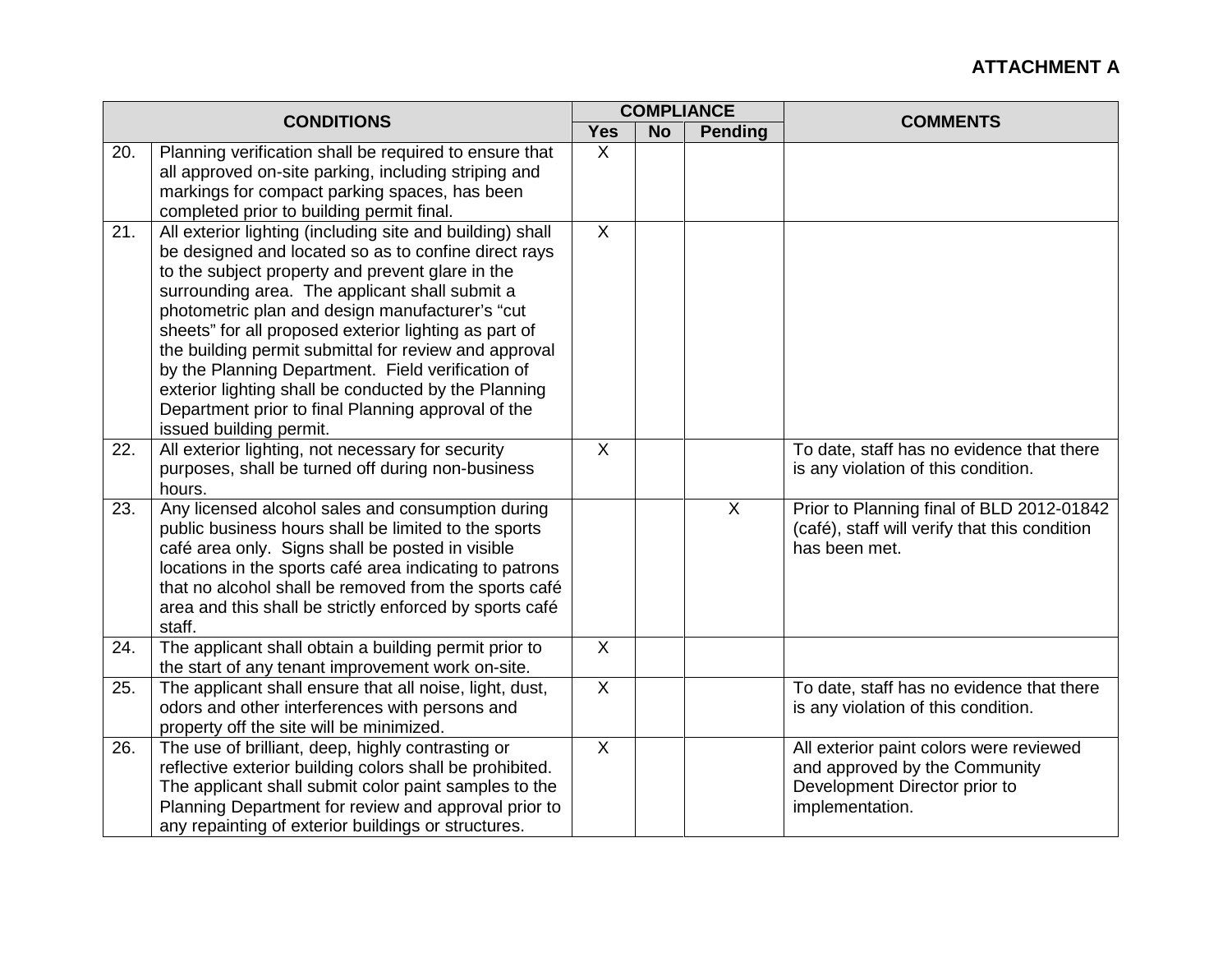| <b>CONDITIONS</b> |                                                                                                      |                           |           | <b>COMPLIANCE</b> |                                                             |
|-------------------|------------------------------------------------------------------------------------------------------|---------------------------|-----------|-------------------|-------------------------------------------------------------|
|                   |                                                                                                      | <b>Yes</b>                | <b>No</b> | <b>Pending</b>    | <b>COMMENTS</b>                                             |
| 27.               | The applicant shall be responsible for ensuring that                                                 | X                         |           |                   |                                                             |
|                   | all garbage, debris, litter and/or solid waste                                                       |                           |           |                   |                                                             |
|                   | generated from the proposed use is properly                                                          |                           |           |                   |                                                             |
|                   | disposed of and picked up on a daily basis.                                                          |                           |           |                   |                                                             |
| 28.               | Any outdoor garbage dumpsters shall be screened                                                      | $\boldsymbol{\mathsf{X}}$ |           |                   |                                                             |
|                   | from view by six (6) foot high fencing and/or                                                        |                           |           |                   |                                                             |
|                   | landscaping materials to reduce visual impacts.                                                      |                           |           |                   |                                                             |
|                   | Verification of compliance with this condition shall be                                              |                           |           |                   |                                                             |
|                   | completed prior to a building permit final inspection.                                               |                           |           |                   |                                                             |
| 29.               | The applicant shall maintain a valid license from                                                    |                           |           | $\sf X$           | As of the date of this report, a Type 41                    |
|                   | Alcohol Beverage Control (ABC) for alcohol                                                           |                           |           |                   | Liquor License (On-sale beer and wine                       |
|                   | sales/service in the café area, which shall be limited                                               |                           |           |                   | for public eating place) has not yet been                   |
|                   | to beer and wine. A copy of the license shall be                                                     |                           |           |                   | issued by the California Department of                      |
|                   | submitted to the Planning Department for record. If                                                  |                           |           |                   | Alcoholic Beverage Control.                                 |
|                   | the license is ever revoked or suspended, the                                                        |                           |           |                   |                                                             |
|                   | applicant shall notify the Planning Department within                                                |                           |           |                   |                                                             |
| 30.               | ten (10) days of any such revocation or suspension.<br>The Planning and Building Department shall be | $\sf X$                   |           |                   |                                                             |
|                   | notified prior to any new tenant occupancy.                                                          |                           |           |                   | No new/unauthorized tenants occupy the<br>building or site. |
| 31.               | The applicant shall maintain all perimeter fencing in                                                | $\overline{X}$            |           |                   |                                                             |
|                   | good condition. Any damage to perimeter fencing                                                      |                           |           |                   |                                                             |
|                   | shall be promptly repaired. All repairs shall match                                                  |                           |           |                   |                                                             |
|                   | the appearance, materials, and workmanship of the                                                    |                           |           |                   |                                                             |
|                   | fence as originally constructed.                                                                     |                           |           |                   |                                                             |
| 32.               | Dust, odors, or air pollutants generated from the                                                    | $\overline{X}$            |           |                   | To date, staff has no evidence that there                   |
|                   | project shall not be permitted beyond the boundaries                                                 |                           |           |                   | is any violation of this condition.                         |
|                   | of the M-1/Edison/NFO District.                                                                      |                           |           |                   |                                                             |
| 33.               | All signage proposed for the site shall be indicated                                                 | $\overline{X}$            |           |                   |                                                             |
|                   | on a site plan and shall be submitted to the Planning                                                |                           |           |                   |                                                             |
|                   | and Building Department for review and approval                                                      |                           |           |                   |                                                             |
|                   | prior to installation, including obtaining a building                                                |                           |           |                   |                                                             |
|                   | permit if necessary, and shall comply with the sign                                                  |                           |           |                   |                                                             |
|                   | regulations of the M-1/Edison/NFO Zoning District.                                                   |                           |           |                   |                                                             |
| 34.               | Any new distribution lines shall be placed                                                           | $\boldsymbol{\mathsf{X}}$ |           |                   |                                                             |
|                   | underground.                                                                                         |                           |           |                   |                                                             |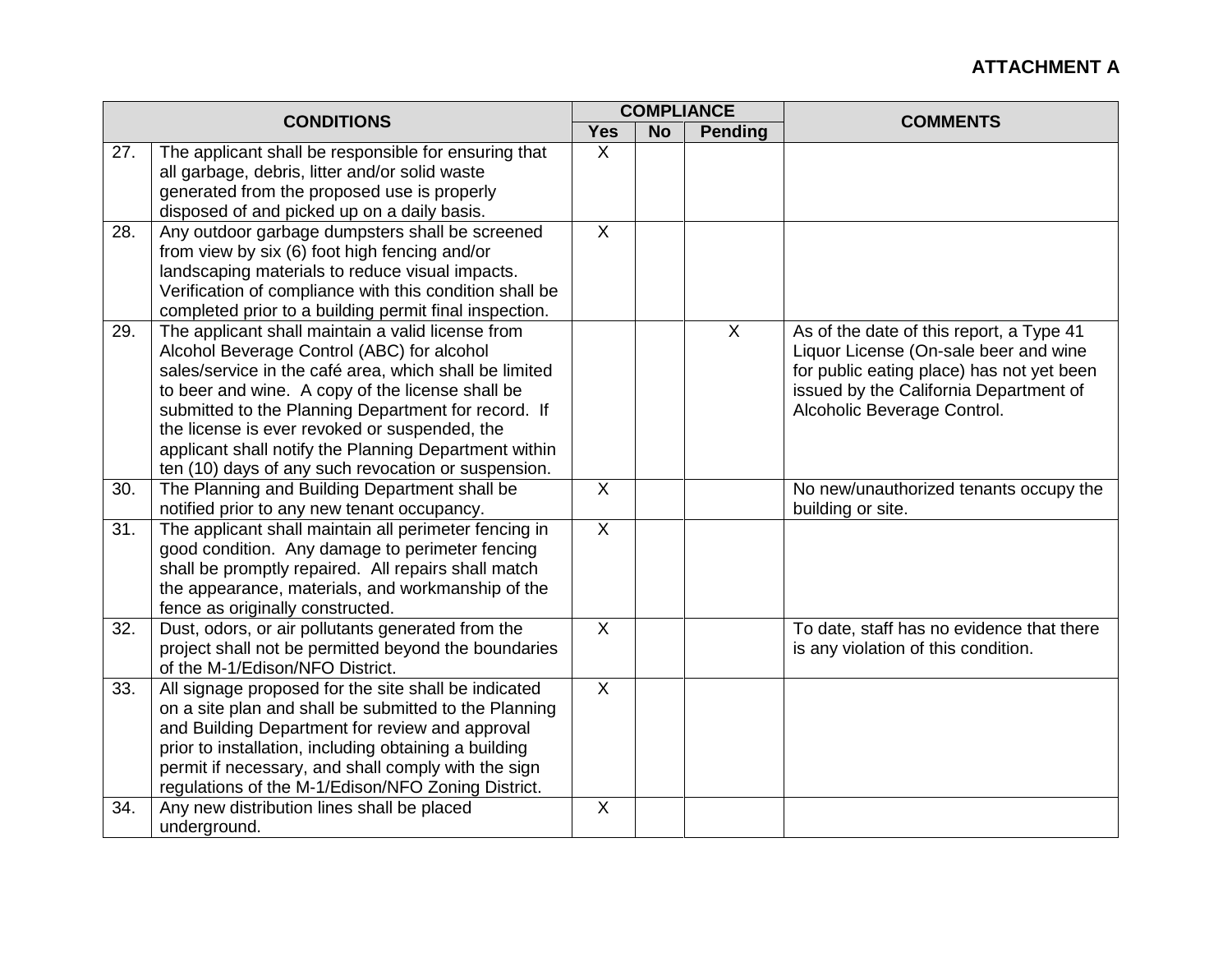|     |                                                                                                         | <b>COMPLIANCE</b>         |           |                |                                         |
|-----|---------------------------------------------------------------------------------------------------------|---------------------------|-----------|----------------|-----------------------------------------|
|     | <b>CONDITIONS</b>                                                                                       | <b>Yes</b>                | <b>No</b> | <b>Pending</b> | <b>COMMENTS</b>                         |
| 35. | Vibration perceptible on adjoining property, except                                                     | X                         |           |                |                                         |
|     | for temporary construction operations, shall be                                                         |                           |           |                |                                         |
|     | prohibited.                                                                                             |                           |           |                |                                         |
| 36. | All uses, activities or operations associated with the                                                  | $\sf X$                   |           |                |                                         |
|     | proposed indoor sports and recreation facility shall                                                    |                           |           |                |                                         |
|     | be conducted entirely on the property.                                                                  | $\overline{\mathsf{x}}$   |           |                |                                         |
| 37. | The applicant shall submit a check in the amount of<br>\$2,094.00, made payable to San Mateo County, to |                           |           |                |                                         |
|     | the project planner to file with the Notice of                                                          |                           |           |                |                                         |
|     | Determination within four (4) working days of final                                                     |                           |           |                |                                         |
|     | approval of the project. The fee includes an                                                            |                           |           |                |                                         |
|     | environmental filing fee of \$2,044.00 (effective                                                       |                           |           |                |                                         |
|     | January 1, 2011) as required under Fish and Game                                                        |                           |           |                |                                         |
|     | Code Section 711.4(d), plus a \$50.00 recording fee.                                                    |                           |           |                |                                         |
|     | The Fish and Game filing fee of \$2,044.00 is subject                                                   |                           |           |                |                                         |
|     | to change as of January 1, 2012. Please contact the                                                     |                           |           |                |                                         |
|     | project planner to confirm the current filing fee for                                                   |                           |           |                |                                         |
|     | payment after January 1, 2012.                                                                          |                           |           |                |                                         |
| 38. | Parking spaces on the east side of the parcel shall                                                     | $\overline{X}$            |           |                |                                         |
|     | be limited to reserved parking for employees, sheriff                                                   |                           |           |                |                                         |
|     | staff, and/or assigned members. The spaces shall                                                        |                           |           |                |                                         |
|     | be visually designated (e.g., signs or pavement                                                         |                           |           |                |                                         |
|     | markings) to indicate that the spaces are for limited                                                   |                           |           |                |                                         |
|     | authorized use only.                                                                                    |                           |           |                |                                         |
|     | <b>Building Inspection Section</b>                                                                      |                           |           |                |                                         |
| 39. | An automatic fire sprinkler system will be required.                                                    | $\overline{X}$            |           |                | A building permit for automatic fire    |
|     | In the San Mateo County Building DIVISION VII                                                           |                           |           |                | sprinklers has been issued,             |
|     | Regulations, this permit must be issued prior to or in                                                  |                           |           |                | BLD 2013-00496, for the building and is |
|     | conjunction with the building permit.                                                                   |                           |           |                | in current status.                      |
| 40. | A site drainage plan will be required. This plan must                                                   | $\sf X$                   |           |                |                                         |
|     | demonstrate how roof drainage and site runoff will                                                      |                           |           |                |                                         |
|     | be directed to an approved disposal area.                                                               | $\boldsymbol{\mathsf{X}}$ |           |                |                                         |
| 41. | Sediment and erosion control measures must be                                                           |                           |           |                |                                         |
|     |                                                                                                         |                           |           |                |                                         |
|     | installed prior to beginning any site work and<br>maintained throughout the term of the permit.         |                           |           |                |                                         |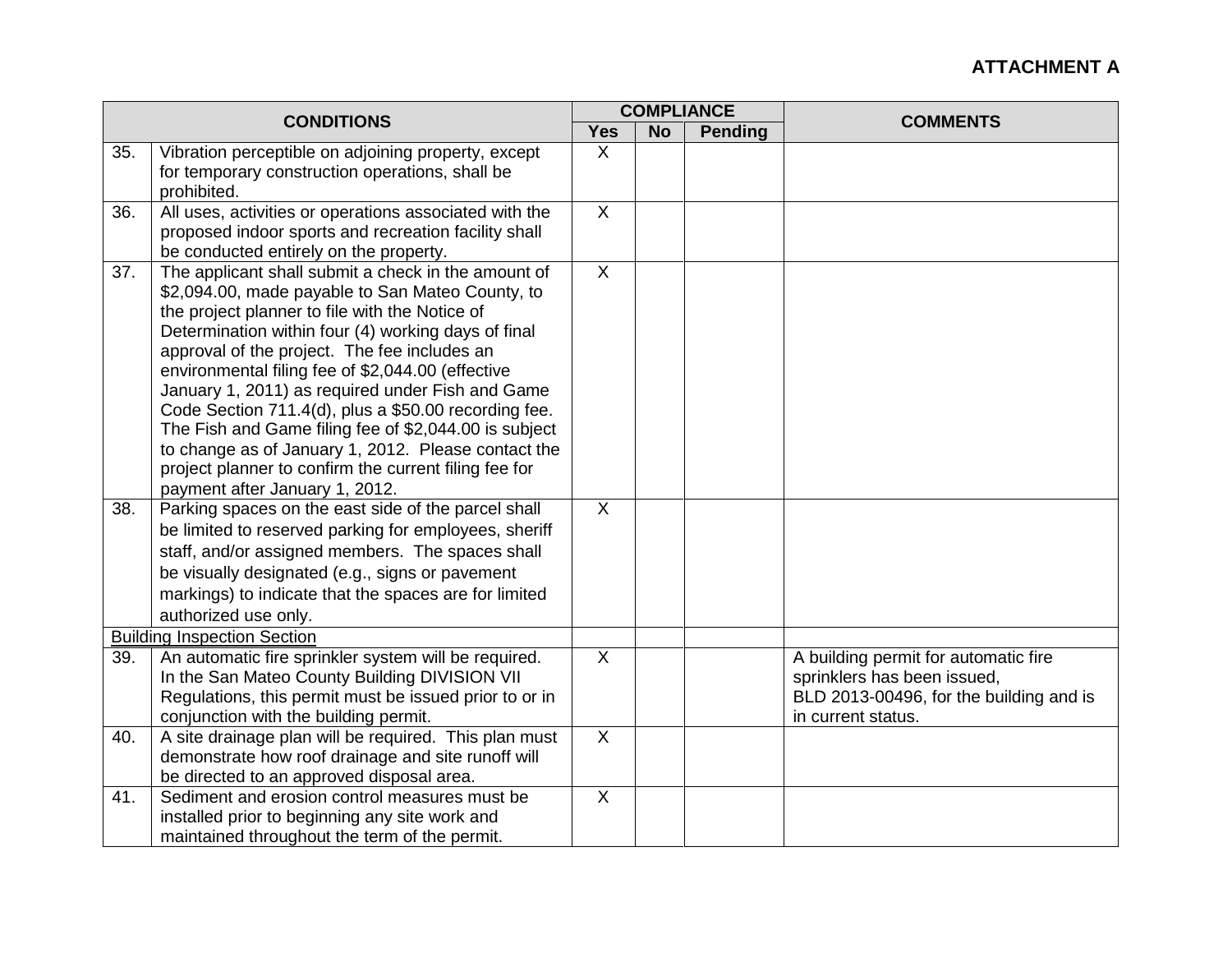| <b>CONDITIONS</b> |                                                                                                                                                                                                                                                                                                                                                               |                |           | <b>COMPLIANCE</b> | <b>COMMENTS</b>                                                                                                                                                                                                              |
|-------------------|---------------------------------------------------------------------------------------------------------------------------------------------------------------------------------------------------------------------------------------------------------------------------------------------------------------------------------------------------------------|----------------|-----------|-------------------|------------------------------------------------------------------------------------------------------------------------------------------------------------------------------------------------------------------------------|
|                   |                                                                                                                                                                                                                                                                                                                                                               | <b>Yes</b>     | <b>No</b> | <b>Pending</b>    |                                                                                                                                                                                                                              |
|                   | Failure to install or maintain these measures will<br>result in stoppage of construction until the<br>corrections have been made and fees paid for staff<br>enforcement time.                                                                                                                                                                                 |                |           |                   |                                                                                                                                                                                                                              |
| 42.               | This project must comply with the Green Building<br>Ordinance.                                                                                                                                                                                                                                                                                                |                | $\chi$    |                   | $N/A$ – The project scope was determined<br>to be under the threshold for requiring<br>compliance with the Green Building<br>Ordinance, as determined by the Building<br>Inspection Section at building permit<br>submittal. |
| 43.               | A complete code summary shall be provided on the<br>cover sheet of the proposed building plans and shall<br>include type of construction, allowable area and<br>calculations, group and/or use, type of automatic fire<br>sprinkler system, current applicable building codes,<br>and occupancy type and loads.                                               | $\sf X$        |           |                   |                                                                                                                                                                                                                              |
| 44.               | All drawings must be drawn to scale and clearly<br>define the whole project and its scope in its entirety.                                                                                                                                                                                                                                                    | $\overline{X}$ |           |                   |                                                                                                                                                                                                                              |
|                   | Department of Public Works                                                                                                                                                                                                                                                                                                                                    |                |           |                   |                                                                                                                                                                                                                              |
| 45.               | The south driveway, closest to 5th Avenue, shall be<br>designated as an entrance only driveway, and the<br>north driveway, farthest from 5th Avenue, shall be<br>designated as an exit only driveway. Striping and<br>signage at each driveway shall be completed to the<br>satisfaction of the Department of Public Works prior<br>to Building Permit final. | $\sf X$        |           |                   | The Department of Public Works has not<br>received any comments from the public<br>and/or has no concerns.                                                                                                                   |
|                   | <b>Menlo Park Fire Protection District</b>                                                                                                                                                                                                                                                                                                                    |                |           |                   |                                                                                                                                                                                                                              |
| 46.               | Any hazardous materials on the site, including<br>empty, full, or partially full compressed gas<br>containers shall be removed and disposed of in<br>accordance with State and San Mateo County<br><b>Environmental Laws.</b>                                                                                                                                 | $\overline{X}$ |           |                   |                                                                                                                                                                                                                              |